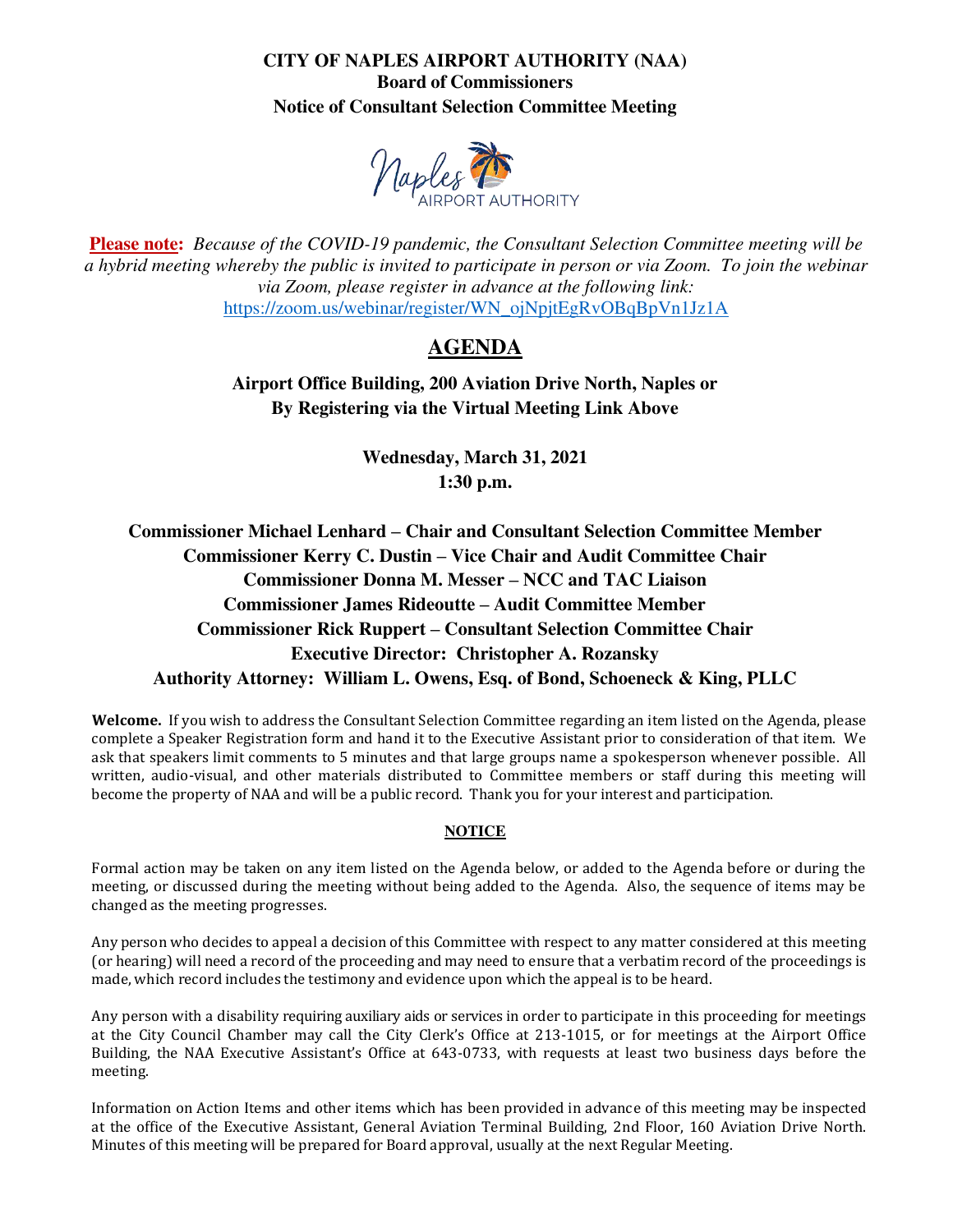- **A. ROLL CALL**
- **B. PLEDGE OF ALLEGIANCE**

### **C. AGENDA (Add, delete or re-sequence items)**

### **D. DISCUSSION ITEM**

**1. Interviews and Ranking of Responses to Public Relations and Marketing Services - Request for Proposals (RFP)** 

| a. Aviatrix Communications, LLC                                | $1:35$ P.M. |
|----------------------------------------------------------------|-------------|
| b. Gravina, Smith, Matte & Arnold Marketing & Public Relations | $2:10$ P.M. |
| c. Quest Corporation of America, Inc.                          | $2:45$ P.M. |

### **E. PUBLIC COMMENTS (Public comments accepted for items not otherwise listed on the Agenda; 5 minute limit)**

## **F. CORRESPONDENCE/COMMISSIONER COMMENTS & REQUESTS/MEETINGS**

# **G. ADJOURN**

Information on Discussion Items and other items which has been provided in advance of this meeting may be inspected at the office of the Executive Assistant, General Aviation Terminal Building,  $2<sup>nd</sup>$  Floor, 160 Aviation Drive North. Minutes of this meeting will be prepared for Board approval, usually at the next Regular Meeting.

**NOTE:** The Consultant Selection Committee is comprised of Committee Chair Ruppert and NAA Chair Lenhard. All NAA Commissioners are welcome to attend and can "opt in" to participate and vote.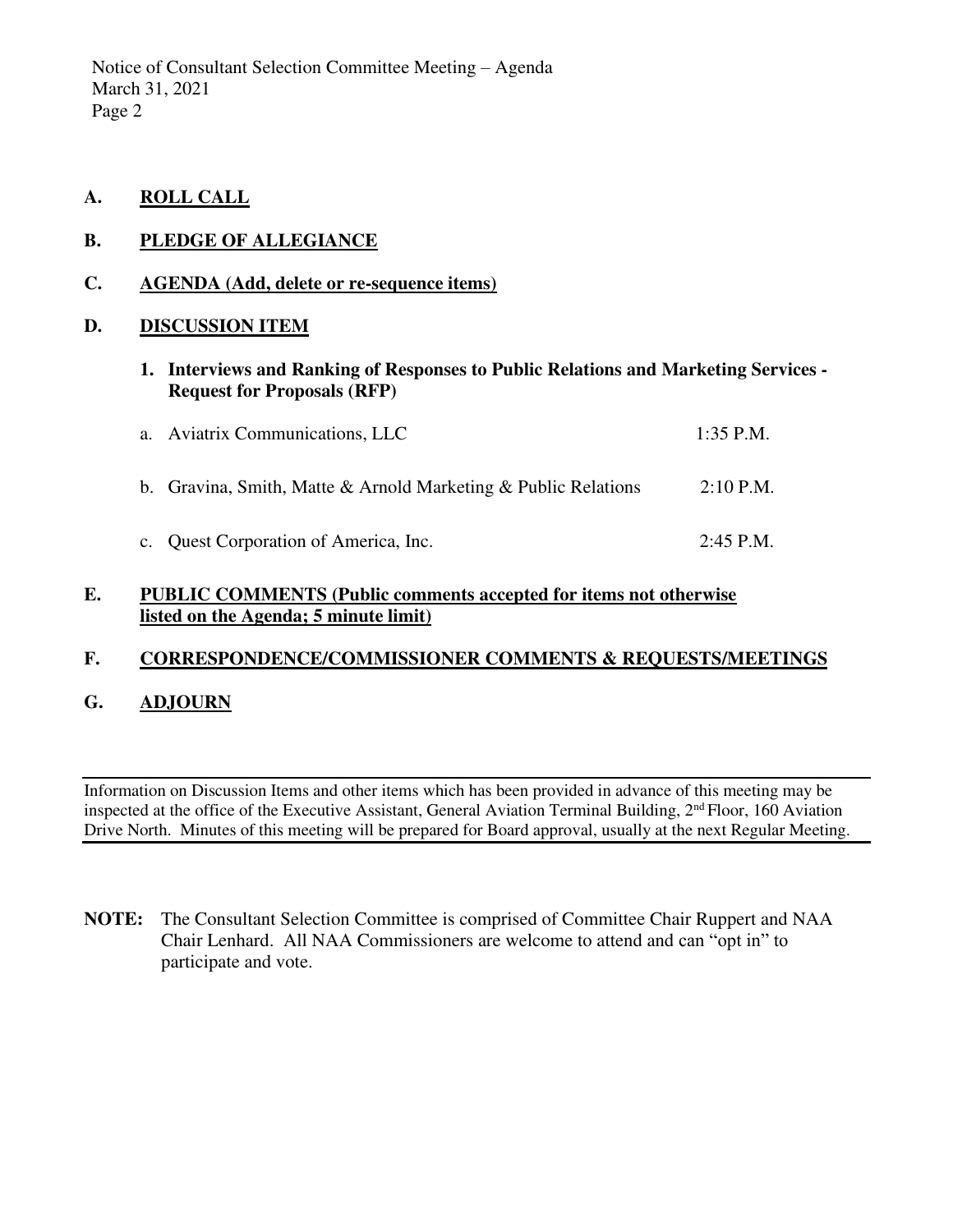

**To:** Honorable Chair of the Consultant Selection Committee and Commissioners **From:** Christopher A. Rozansky, Executive Director **By:** Zachary Burch, Community Outreach & Communications Manager **Meeting Date:** March 31, 2021 **Re: DISCUSSION ITEM**

# 1. **Interviews and Ranking of Responses to Public Relations & Marketing Services - Request for Proposals (RFP)**

**ACTION REQUESTED:** Interview the three (3) shortlisted firms and make a rank-order recommendation to the full Board for their meeting on April 15, 2021.

**BACKGROUND:** An RFP for public relations and marketing services was issued on February 7, 2021. The RFP was advertised and posted to the [www.flynaples.com](http://www.flynaples.com/) website.

Prior to the March 8, 2021 due date, the City of Naples Airport Authority received seven proposals in response to the *Naples Airport Public Relations & Marketing Services* RFP. Every submittal was carefully evaluated by select members of the NAA Staff and the following three firms have been shortlisted for further consideration (in alphabetical order):

- 1. Aviatrix Communications, LLC
- 2. Gravina, Smith, Matte & Arnold Marketing & Public Relations
- 3. Quest Corporation of America, Inc.

The first 5 minutes of the meeting will allow time for Commissioner comments and questions for staff regarding the RFP and selection process. Once that is completed, each firm will have up to 15 minutes for their presentation followed by a 15-minute question and answer period.

The RFP included the following criteria by which proposals would be evaluated:

- Experience of the Firm (experience and past record)
	- o Experience working on projects of comparable scope and complexity
	- o Communication experience with community groups, customers, and community leaders